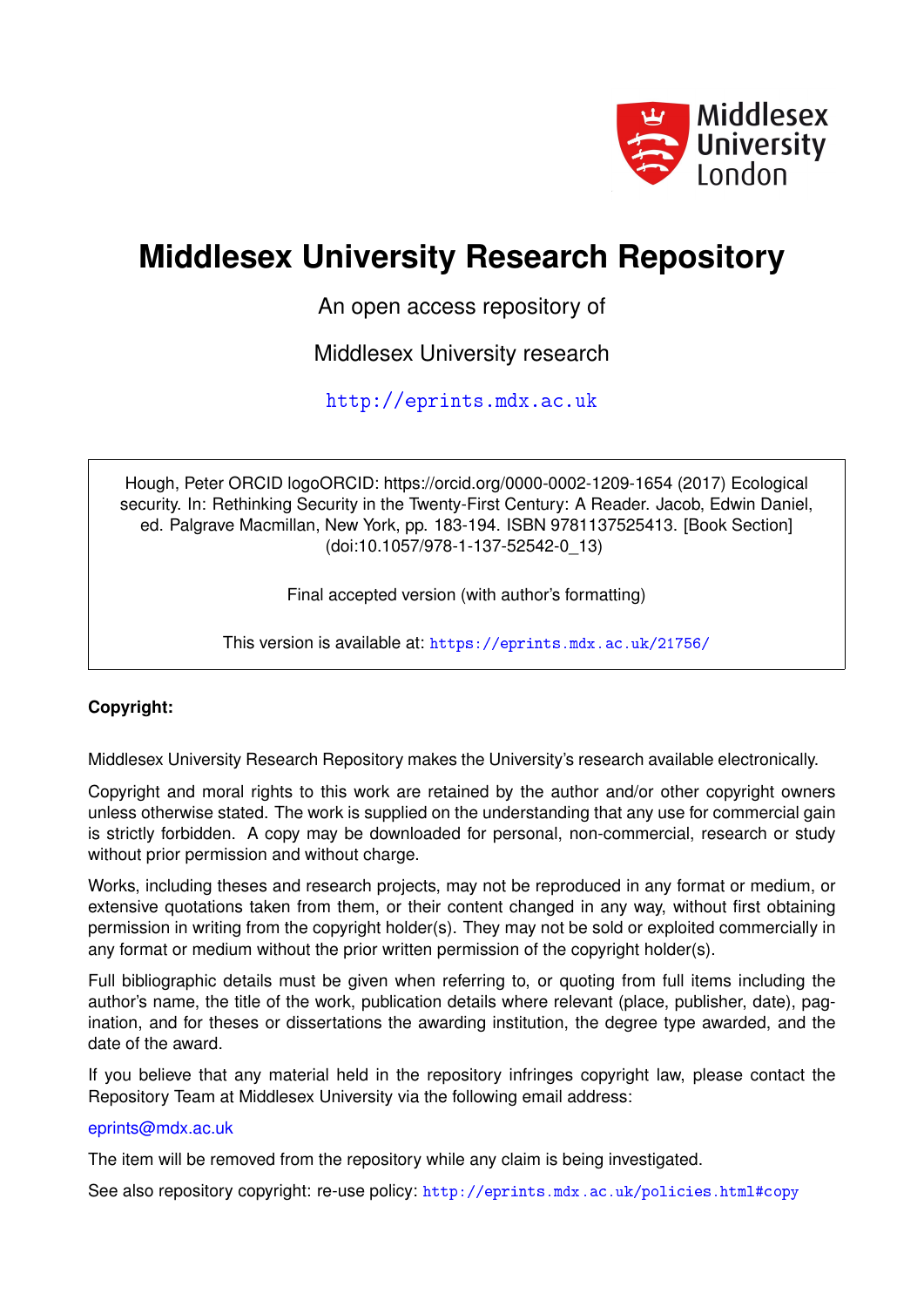# **Ecological Security**

#### *Peter Hough*

This chapter appraises the concept of Ecological Security. The treatment of environmental questions as matters of security has grown over the last half century both in theory and practice—but has also proved contentious. Firstly, environmental "securitization" is anathema to the traditional realist view that non-military issues do not warrant such treatment and, secondly, it is resisted by most ecologists through fears that this may prompt the inappropriate militarization of such concerns. The critical or human security rationale that the millions of deaths from pollution are, in themselves, enough to merit emergency treatment has subsequently suffered by being unwelcomed by a large proportion of both the conservatives and the radicals in international environmental politics.

Keywords: ecological security; environment; securitization

# *Introduction*

The treatment of questions of environmental change as matters of security has evolved over the last half century—both in theory and practice—but this has also proved contentious on two levels. Firstly, environmental "securitization" is anathema to the traditional realist view that non-military issues do not warrant such treatment and, secondly, it is resisted by most Ecologists through fears that this may prompt the inappropriate militarization of such concerns. Securitization, of course, need not mean militarization, but the critical or human security rationale—that the annual millions of deaths from pollution, climate change, or ozone depletion are enough to merit emergency treatment—has suffered by being unwelcomed by a large proportion of both the conservatives and the radicals in international environmental politics.

# *Ecological Securitization in Theory*

Whilst it was post-Cold War optimism that encouraged the securitization of environmental problems, such an approach was being articulated as far back as the early 1970s in line with increased appreciation of the depletion of the Earth's resources. The Liberal arch critic of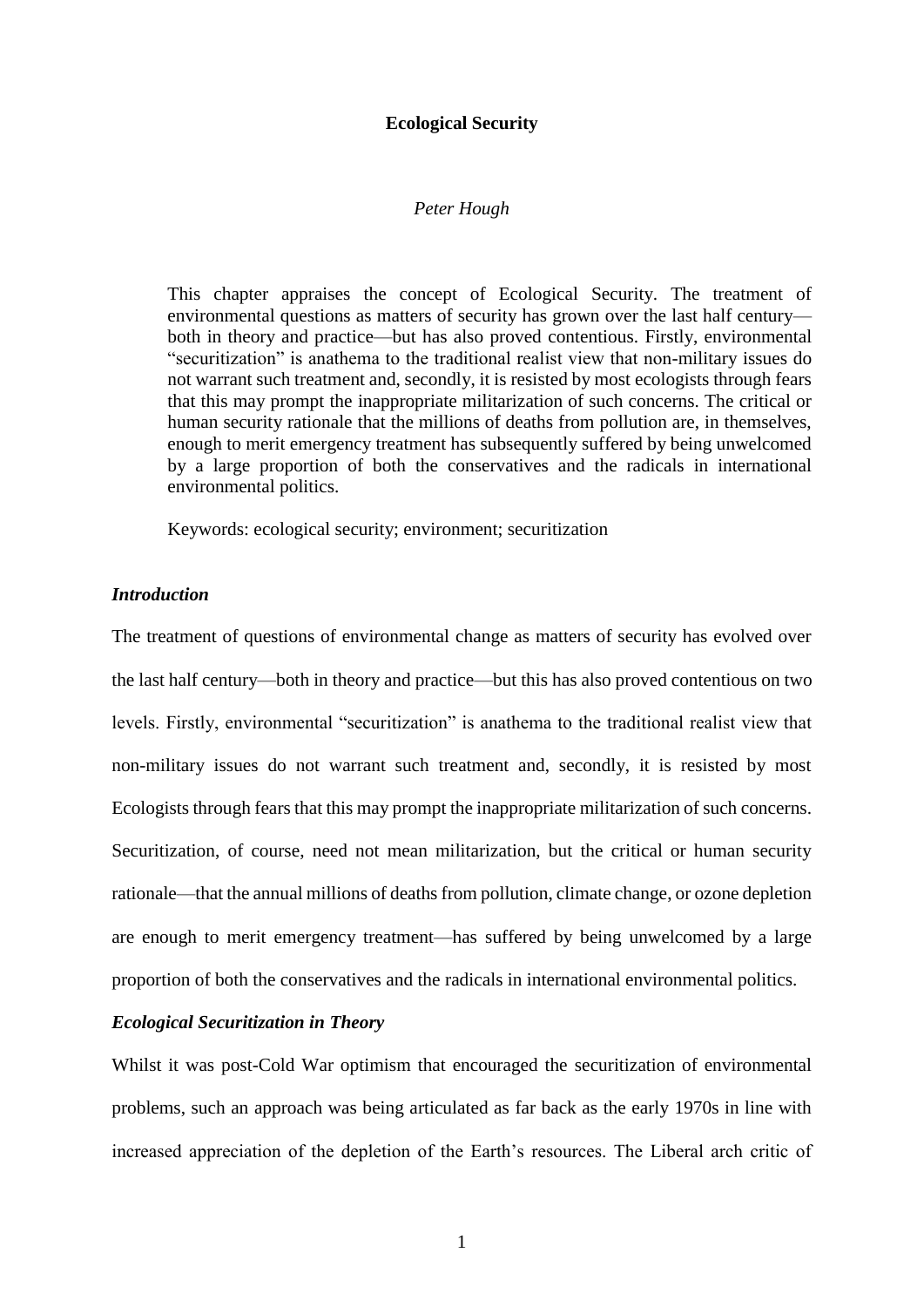realism, Richard Falk, in *This Endangered Planet* (1971), articulated that "We need to revamp our entire concept of 'national security' and 'economic growth' if we are to solve the problems of environmental decay."<sup>1</sup> In a similar vein, the Sprouts' *Toward a Politics of the Planet Earth*  called on governments and academics to focus on global as opposed to national security because of the scale of threat posed by resource scarcity and overpopulation.<sup>2</sup> Going back further still, Osborn, in 1948, opined that resource scarcity could be a cause of war nearly half a century before this notion came to be popularized; " … one of the principal causes of the aggressive attitudes of individual nations and of much of the present discord among groups of nations is traceable to diminishing productive land and to increasing population pressures."<sup>2</sup> Written before the Cold War had fully set in place, this highlights just how that conflict came to dominate the security agenda in the second half of the twentieth century, stifling other concerns.

### **State Securitization**

Towards the end of the Cold War, ecological securitization began to permeate the political mainstream and even found the ear of a superpower when a landmark article by U.S. diplomat Jessica Mathews for *Foreign Affairs* highlighted the need to give much greater political attention to newly-apparent threats posed by environmental problems. Mathews, a former member of the U.S. government's National Security Council, followed the line of reasoning of Osborn, Falk, and the Sprouts but in a more state-centered, realist analysis. In addition to calling for greater consideration to be given in foreign policy to the effects of resource depletion on the political stability of poorer states, Mathews argued that environmental problems with global ramifications, such as ozone depletion, climate change, and deforestation, should become issues of state security because they were the underlying cause of regional instability.<sup>4</sup> Though less heralded, four years earlier legendary U.S. diplomat George Kennan, in the same journal, similarly had argued that the world faced "two unprecedented and supreme dangers,"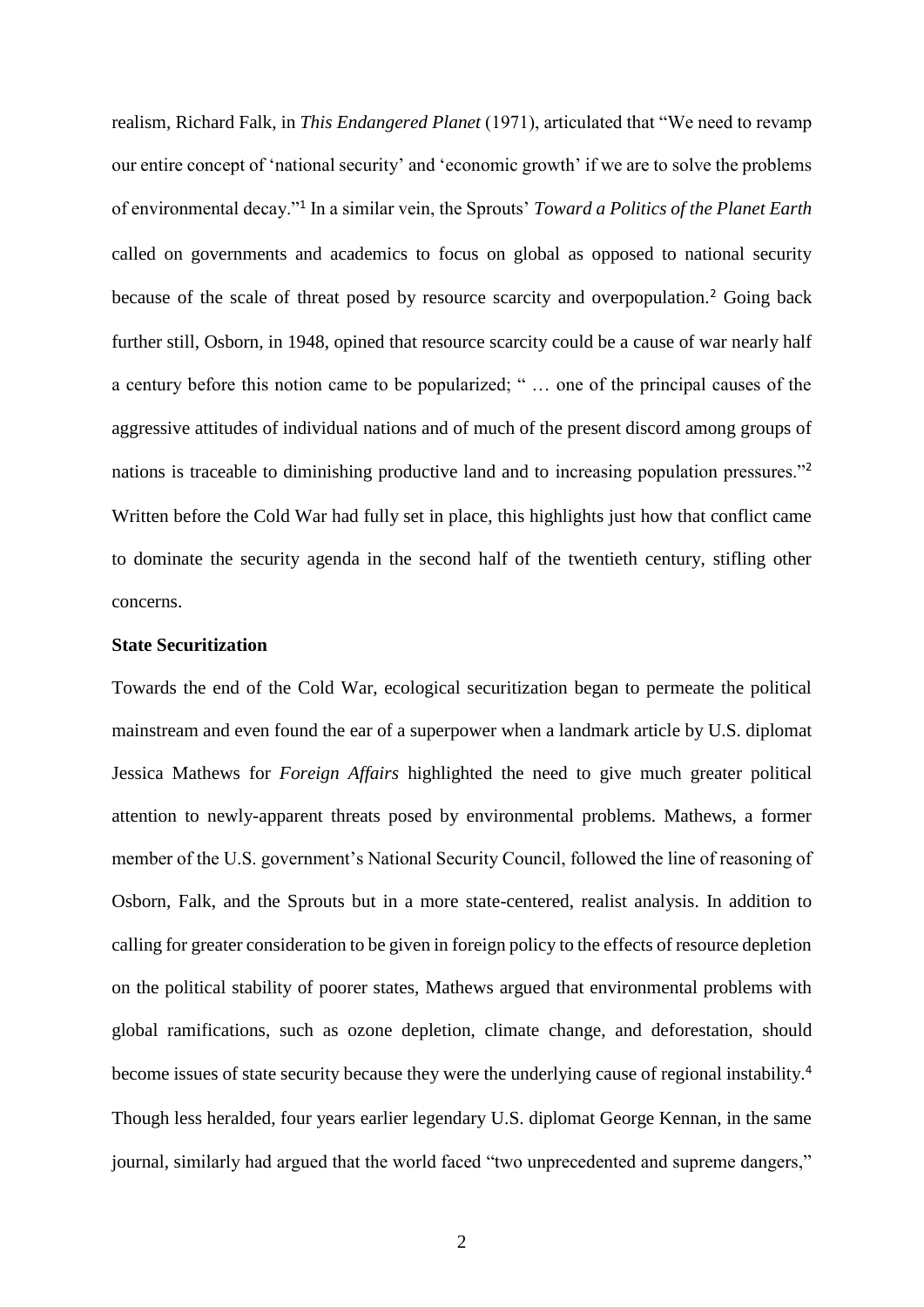which were nuclear war and "the devastating effect of modern industrialization and overpopulation on the world's natural resources."<sup>5</sup>

From these seeds sewn by Kennan and Mathews in the 1980s, a new strand of enquiry in international relations (IR) emerged in the post-Cold War era, positing that heightened competition for resources would increasingly be a cause of war, particularly in the developing world. Canadian academic Homer-Dixon and U.S. journalist Kaplan were at the forefront of this area of study,<sup>6</sup> the former stating "Environmental scarcities are already contributing to violent conflicts in many parts of the world. These conflicts are probably the early signs of an upsurge of violence in the coming decades that will be induced or aggravated by scarcity."<sup>7</sup> Around the same time that the Homer-Dixon / Kaplan thesis was emerging increased competition for that most precious of all resources heralded a similar and significant "water wars" literature highlighting how arid regions, such as the Middle East, could increasingly see access to water used as a weapon.<sup>8</sup> Many others have come to link scarcity with war and a subsequent strand of the resource war literature has emerged specifically in relation to climate change. Dupont and Pearman, for example, argue that a warming world has increased the likelihood of conflict in five key ways: resource scarcity; land being rendered uninhabitable due either to water scarcity or inundation; the effects of disasters and disease; greater refugee movements; and an increased scramble for remaining resource sources.<sup>9</sup> In line with this an empirical study by Columbia University, similar in style to the Homer-Dixon led research, found that countries affected by the *El Niño–Southern Oscillation* extreme weather phenomenon between 1950 and 2005 were twice as likely to experience major civil or international conflict (i.e., those with at least twenty-five fatalities) as those not. Cases in point highlighted in the study included the fact that *El Niño* struck Peru in 1982, in the same year as the Shining Path insurgency took off, and that civil wars in Sudan had flared up in parallel with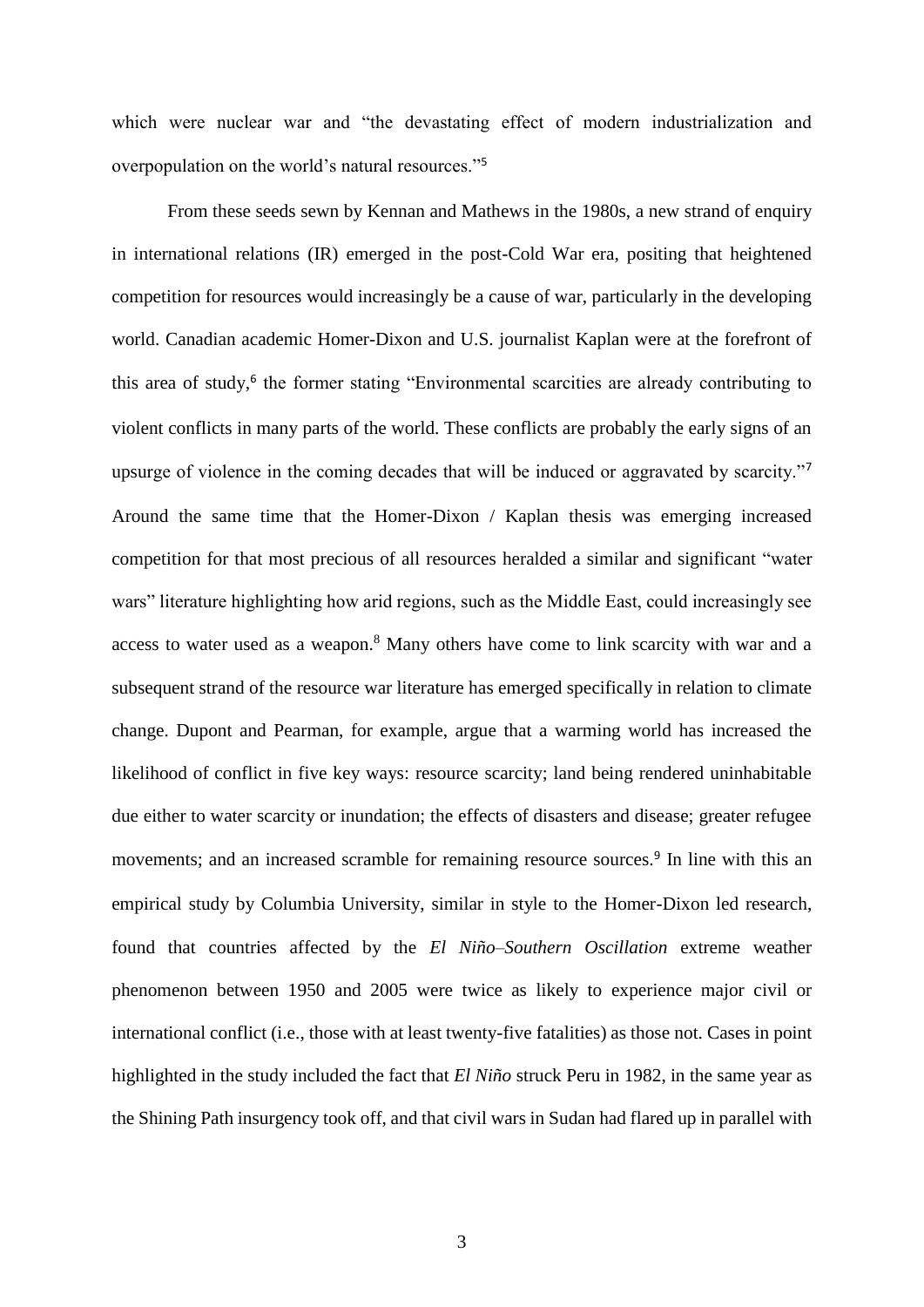the emergence of extreme weather conditions. The study concluded starkly "when crops fail people may take up a gun simply to make a living."<sup>10</sup>

#### **Human Securitization**

Going beyond this "widened security" realism of securitizing environmental issues where national interests are seen to be invoked are critical and human security approaches focusing on the threats environmental change poses to people, rather than states. Among the clearest cases of how environmental change can invoke human security are the threats posed by ozone depletion, climate change, and other forms of atmospheric pollution. The human cost of ozone depletion by the accumulation of chloro-fluro-carbons in the upper atmosphere—in exacerbating the threat posed by cataracts and skin cancer—became apparent towards the close of the Cold War and was key to propelling environmental change much higher up the international political agenda than seen before (and probably since) in the form of the successful 1985 Vienna Convention regime. With climate change the implications of the artificial acceleration of the *greenhouse effect* in the Earth's atmosphere are various but include increased desertification, a raising of sea levels due to the polar ice caps melting, more extreme weather events and the spread of the range of tropical diseases all carrying significant threats to human life in various forms. The World Health Organization suggests that around 150,000 deaths a year since the early 1970s can be attributed to the gradual rise in temperatures across the world.<sup>11</sup> Aside from these global-scale pollution threats, more general contamination by smog, smoke, and long-range contamination of the air and water by pollutants also claim over seven million lives a year.<sup>12</sup>

Set against these annual millions of pollution casualties, war, and terrorism represent relatively minor threats (around 170,000 deaths per year). Since most of these deaths by pollution can be avoided by political action (as has happened in most developed states), it can be posited that an international political failing has occurred. Hence, for human security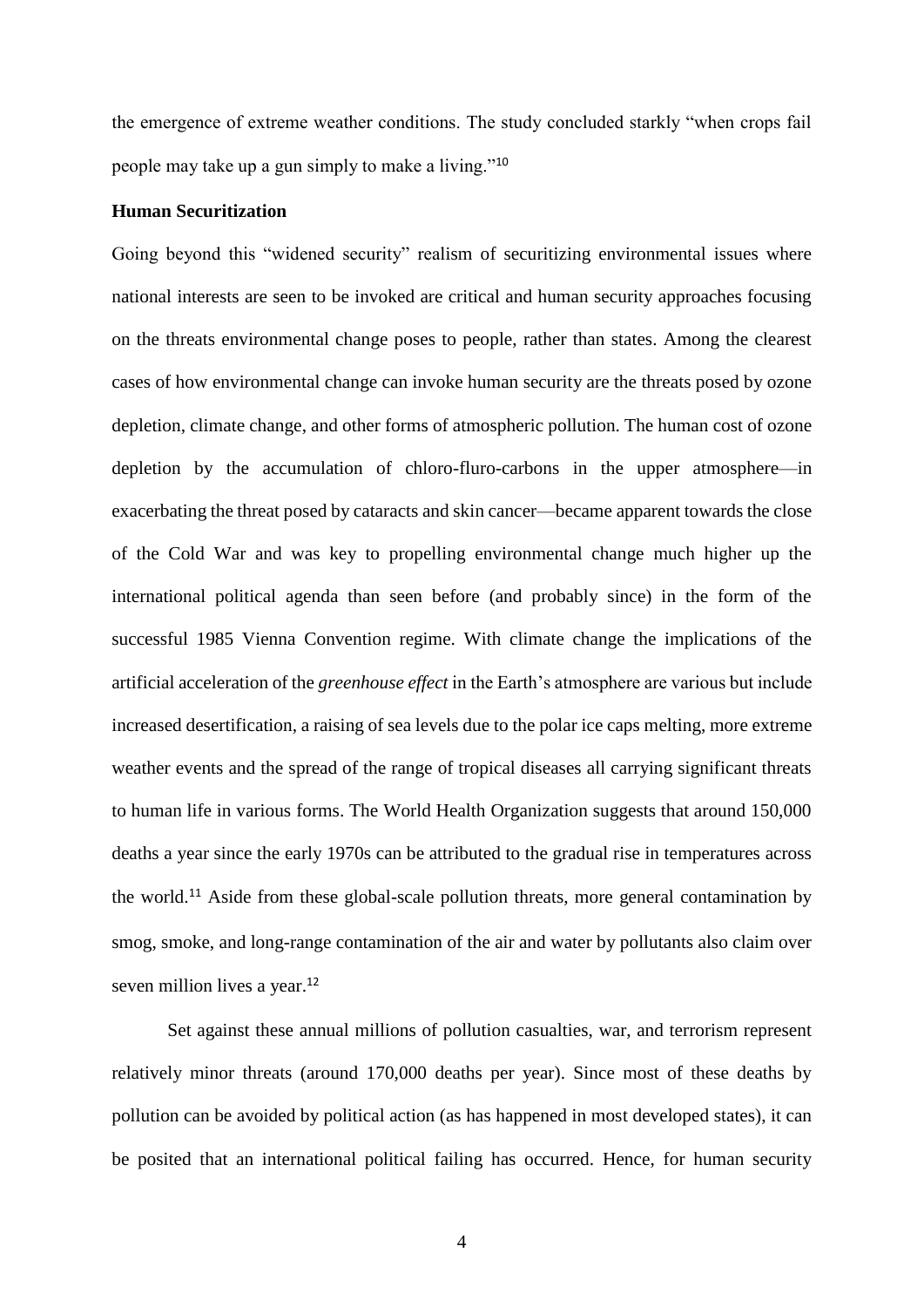advocates, the scale of threats to people posed by environmental change are so far removed from the way in which issues are conventionally ordered on the political agenda by states that IR theory and international political practice needs to find ways of accommodating them, or cease to be truly relevant.

# *Ecological Security in Practice*

Designating an issue as a matter of security is, of course, not just a theoretical question but carries "real world" significance. Realism is undoubtedly most apparent in real world IR, and where the securitization of environmental issues has occurred, it has tended to be of the "widened" variety.

## **National Environmental Securitization**

Many states have come to take a widened approach to security since the 1990s and the resource wars literature was particularly influential on the Clinton Administration in the U.S. Homer-Dixon is known to have been invited to brief Vice President Al Gore and the State Department on several occasions in the early 1990s.<sup>13</sup> In 1993, a new government position in the Defense Department was created with the Deputy Under Secretary for Environmental Security, and the Environmental Task Force set up as part of Washington's intelligence network. The impact of all of this was made explicit in the 1994's "National Security Strategy," the US's annual foreign policy manifesto.

Not all security risks are military in nature. Transnational phenomena such as terrorism, narcotics trafficking, environmental degradation, rapid population growth and refugee flows also have security implications for both present and long term American policy.<sup>14</sup>

Other instances of governments making the environment the stuff of high politics have since emerged in North America and North Europe, most notably in several defense and foreign policy statements from Finland, Canada, the Netherlands, and the UK.<sup>15</sup> In 2007, Foreign Minister Margaret Beckett used the UK's presidency of the UN Security Council to push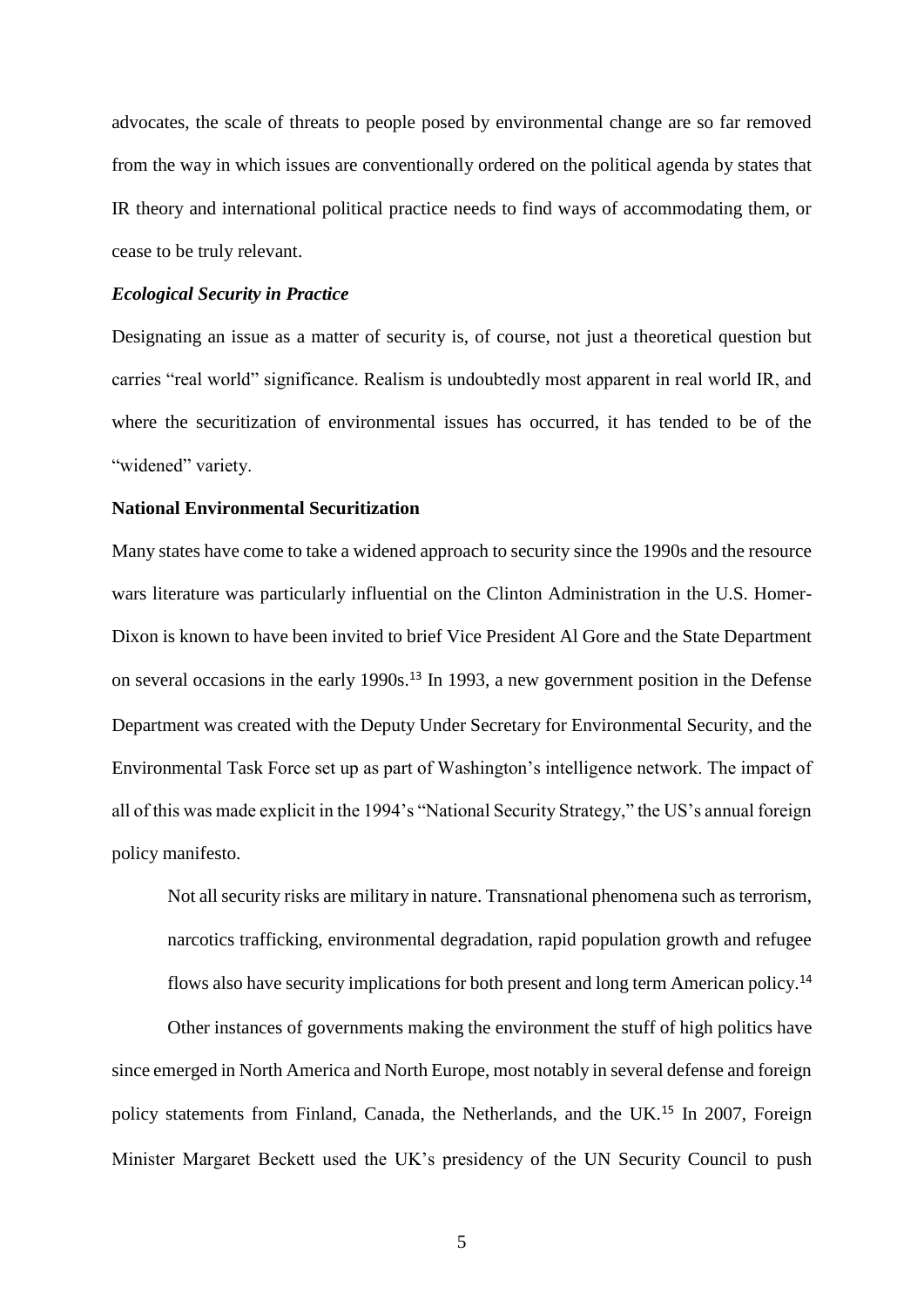through, with some resistance from other members, the first discussion in that arena of on an overtly environmental topic. A major influence on this stance was the Stern Report of the previous year compiled by a British economist on behalf of the UK government, which provided an economic security rationale for prioritizing action on climate change. Stern calculated the cost of non-action on climate change as amounting to at the very least 5 percent of global GDP for evermore. Set against this, the costs of effective action to curb climate change would cost around 1 percent of global GDP per year.<sup>16</sup> Perhaps, though, the clearest illustration of the environment becoming the stuff of widened security comes from its embrace by the cold warriors of NATO:

Based on a broad definition of security that recognizes the importance of political, economic, social and environmental factors, NATO is addressing security challenges emanating from the environment. This includes extreme weather conditions, depletion of natural resources, pollution and so on—factors that can ultimately lead to disasters, regional tensions and violence.<sup>17</sup>

As the NATO statement indicates, securitizing environmental issues in practice has tended to be in the traditional national security manner of factoring such concerns into calculations of defense needs. Many governments have politicized issues of environmental change when there is no obvious military dimension, even trumping anthropocentric interests for eco-centric reasons (such as in the restriction of polluting organochlorine pesticides like DDT) but few have "securitized" them and treated them as matters of urgent political priority. An exception is the low-lying states threatened with literal extinction under the waves of the rising oceans. Following the Security Council discussion of climate change two years earlier, the UN General Assembly in 2009 took up this theme with a resolution drafted by the government of low-lying Nauru called *Climate Change and its Possible Security Implications* (A64/350), calling on all UN agencies to prioritize climate change. While the resolution was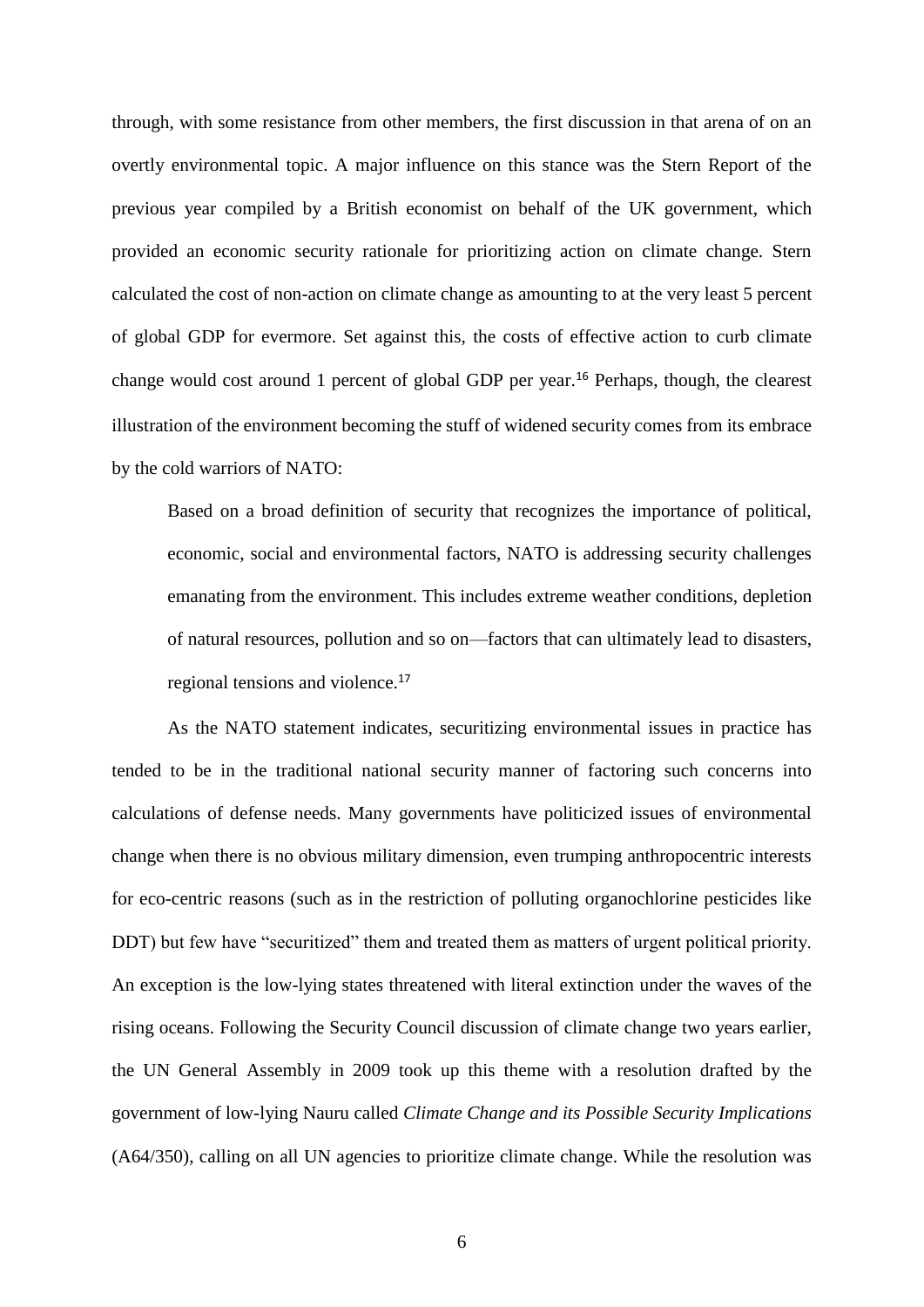unanimously adopted, Nauru—and other similarly threatened island states like Tuvalu, the Maldives—are amongst the smallest of small fry in the international political system and few of the "big fish" have prioritized climate change to the point of seriously compromising their short-term economic interests.

# *Merits and Demerits of Ecological Securitization*

Is ecological securitization to be welcomed? The question of whether environmental problems merit the politically significant label of "security" is a complex one and highly contested. In essence, there are four positions that have evolved: *traditional realists* reject the coupling together of ecology and security either or both because environmental threats are not significant enough to merit such a label and because the politics of "security" is about the military defense of the state not tackling pollution; *security wideners* consider that environmental challenges can be considered the stuff of security but only if they can be seen to cause wars or threaten the sovereignty of states; *traditional ecologists* resist securitization through concerns that this risks invoking inappropriate, militaristic "national security" responses to complex environmental problems; *human / critical security ecologists*, receptive to the ontological and epistemological challenges to the conventions of IR that emerged following the end of the Cold War, contend that environmental threats can and should be securitized by abandoning the traditional preoccupation with the state and the military and facing up to different kinds of threats.

## **Traditional Realists**

Traditional realists in IR share much common ground with political conservatism and some of the resistance to ecological securitization is rooted in the environmental skepticism of sections of the political right most prominent today in relation to climate change fears. This skepticism, however, pre-dates climate change debates and first crystalized in the 1970s in response to the doomsday resource depletion scenarios prompted by global overpopulation concerns that

7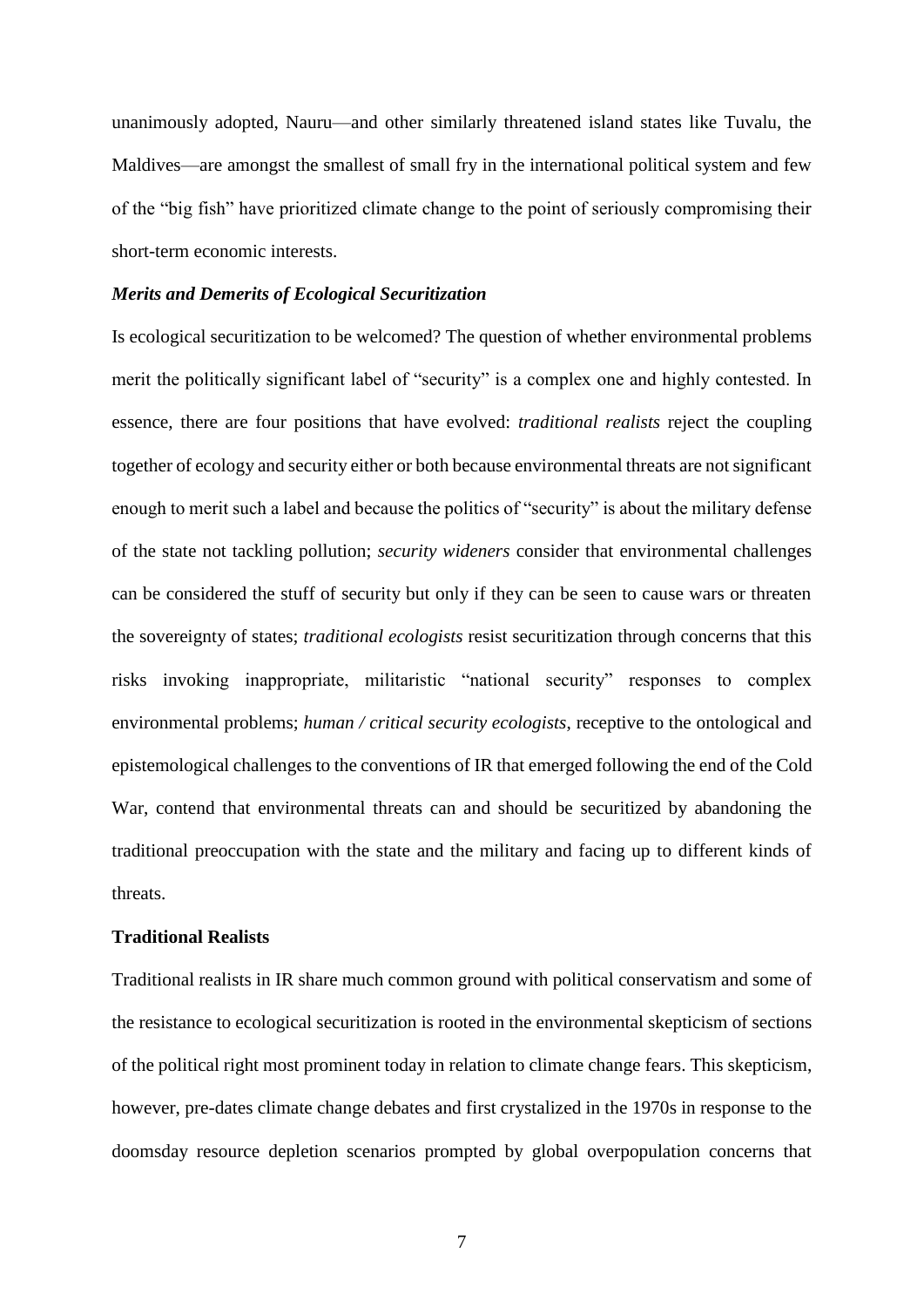marked the rise of political ecology in the late 1960s and early 1970s. These concerns were ultimately overcome by the food supply being expanded to meet demand through the "Green Revolution" of agricultural technology transfers from North to South, fuelling the notion that environmental problems tend to be exaggerated and can be overcome by human ingenuity. Traditional realist resistance to ecological securitization, though, is not just about skepticism or denial. Ecological policy may be considered important from this perspective but just not as pressing a concern as the military defense of the state, a priority that has not changed and is maybe more important than ever in a contemporary world marked by transnational terrorism and the proliferation of weapons of mass destruction.

#### **Security Wideners**

The security widener's embrace of environmental issues has been influential as a practical method of re-ordering foreign policy priorities since the end of the Cold War but does not represent a compromise position on ecological securitization and is rejected by the other three perspectives for differing reasons. For traditionalists, widening is an unwelcome distraction from the still-important priorities of defense (though less of a distraction than the other perspectives); for ecologists and human security advocates widening exacerbates rather than addresses the general over-emphasis on military matters over environmental threats.

Despite its influence the approach of framing environmental scarcity as a military security matter has not been without its critics. The empirical evidence linking environmental degradation and political conflict is, by Homer-Dixon's own admission, not straightforward, prompting skepticism as to whether other variables are the real causes of conflicts in situations where environmental scarcity can be demonstrated. The assumption that changes in the balance between resources and people creates political problems is considered unfounded by "resource war skeptics." Critics have reasoned that it is easy to link droughts in Sudan to the Darfur conflict but such events are unfortunate facts of life in the Sahel and the responsibility for the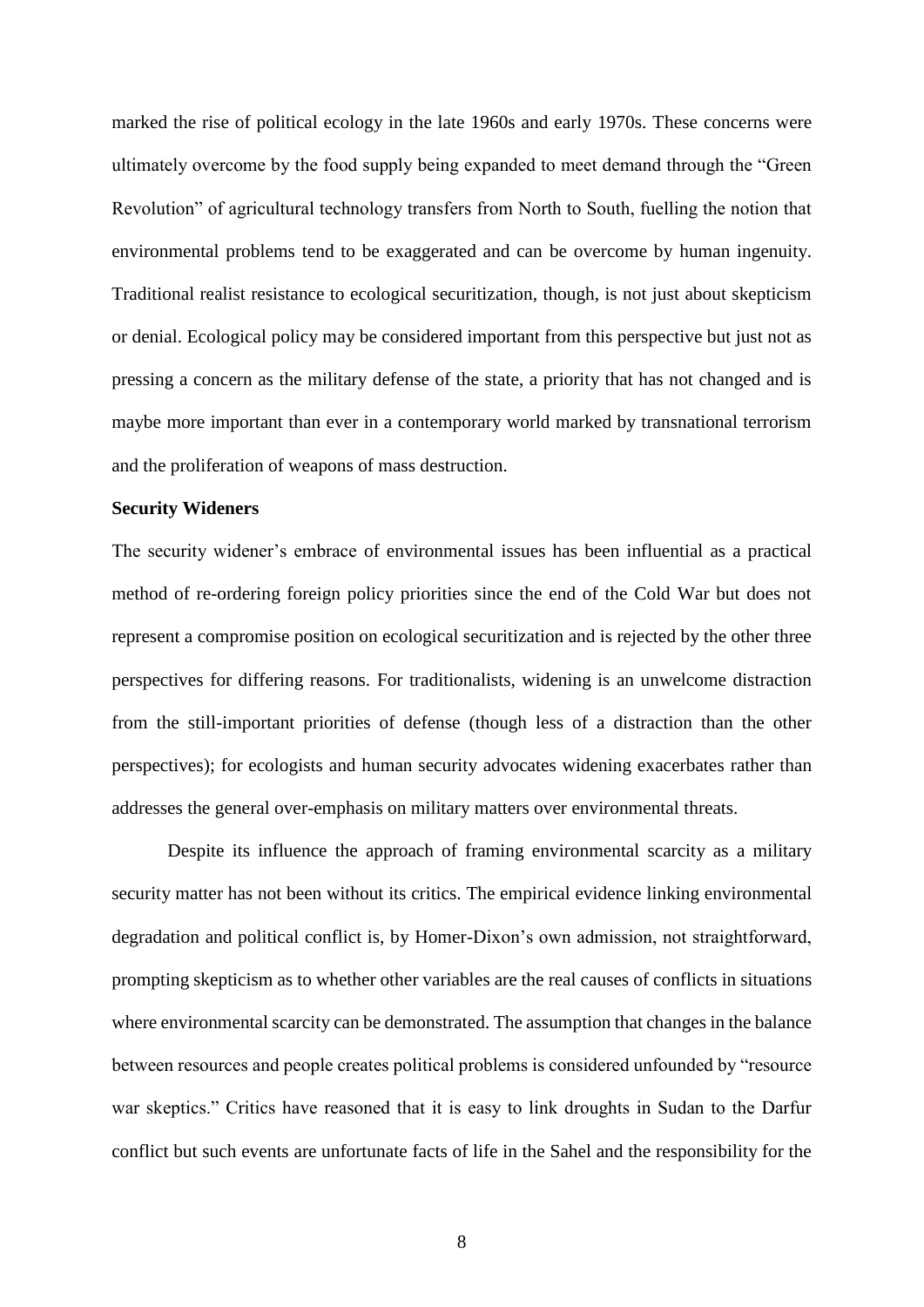bloodshed lay squarely with the Janjaweed insurgents and the Sudanese government that failed to stop them.<sup>18</sup> Equally, as well as finding correlations, history can also provide plenty of evidence of environmental disasters and extreme weather conditions *not* prompting conflict. The devastating dustbowls that struck the US Great Plains in the 1930s did not trigger conflict.<sup>19</sup> Australia has been as much affected by *El Niño* as Sudan or Peru but has not been struck by civil war for obvious economic and political reasons. The cited cases could suggest a correlation between conflict and underdevelopment and a lack of democracy more than with environmental scarcity.

As well as the evidence of transboundary environmental problems or greater resource scarcity prompting war being questionable it can even be suggested that the reverse can be true, and the environment can be "used" in the context of peace building. Among the olive branches presented to the West in the 1980s by Gorbachev were proposals for environmental cooperation in the Arctic (which subsequently happened) and on tackling long-range atmospheric pollution. In a more concrete example of peace-building in 1998, the Peru-Ecuador Cordillera de Condor "Peace Park" was consciously established by both governments to dampen the long running border dispute between the Andean neighbors by consigning a contested mountainous region as a zone of conservation.

## **Traditional Ecologists**

The rise of widened security—and particularly the resource wars thesis—means that ecological securitization for many still invokes a perception of militarization which jars with the pacifistic instincts of most ecologists. National securitization may be welcomed in terms of getting governments on board and giving environmental issues the spotlight they often deserve but old habits die hard and evidence suggests that this does tend to lead to the issues being framed in militaristic terms. The discourse of environmental change in venues of intergovernmental "high politics" invariably becomes reduced down to the resource wars thesis or the apparent threat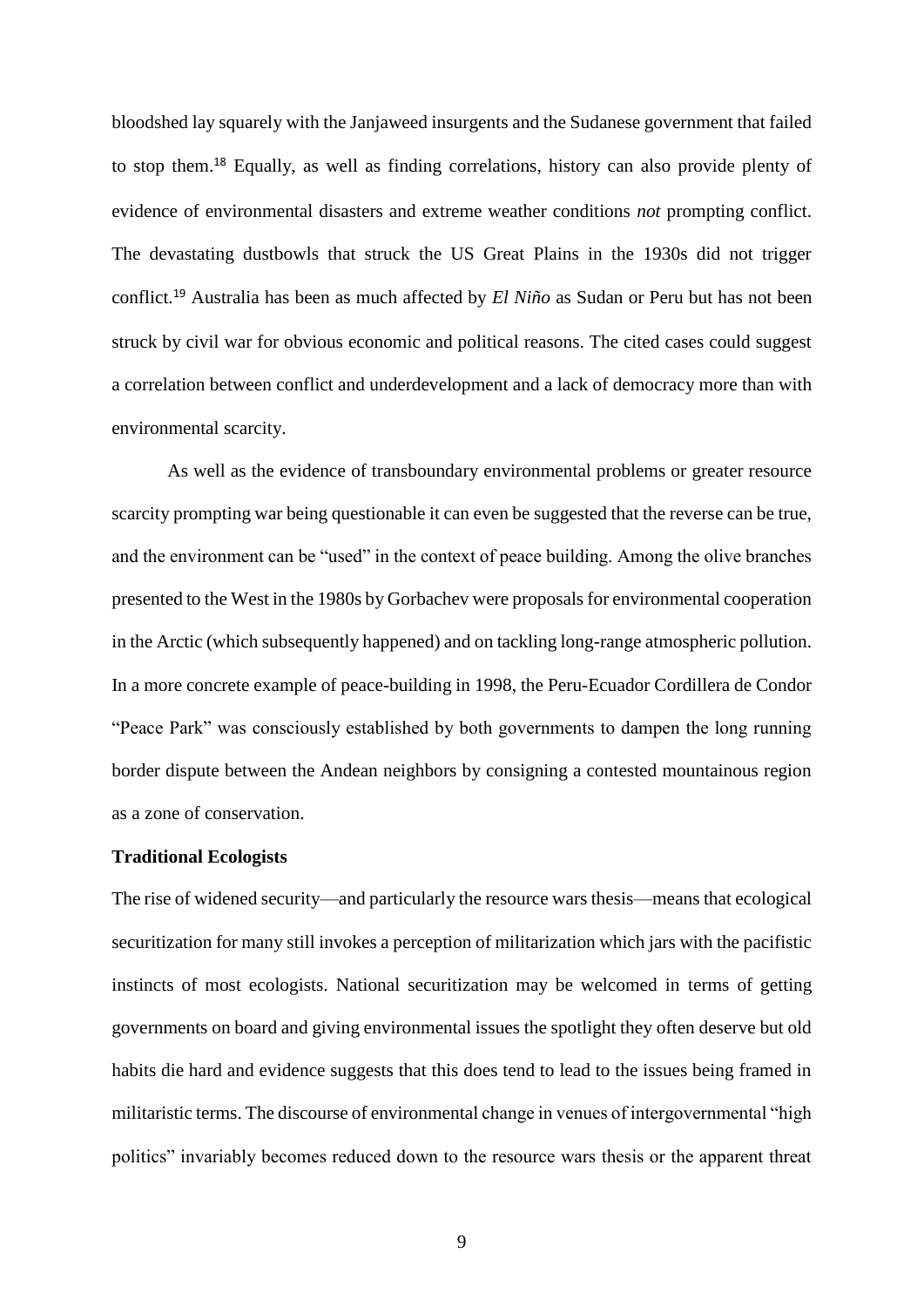posed by a rise in environmental migration. Environmental degradation is deemed important because it *might* be a cause of war and instability rather than because it *is* a threat to life in itself. The UK / UN delegation pushing for the Security Council debate in 2007 cited the following security implications of climate change: border disputes due to the melting of ice sheets and rising sea levels; increased migration with the "the potential for instability and conflict"; conflict over energy supplies; conflict due to scarcity; conflict due to poverty; and conflicts related to extreme weather events (UNSC 2007). Hence the UK advocacy of action on climate change at the UN Security Council in 2007 was, in fact, as realist as the Chinese and South African delegations who led the resistance to this. The British had been won over by the resource war thesis of Homer-Dixon and others to believe that mitigating global warming was a route to peace and also calculated that it made economic sense given the conclusions of the Stern Report they had convened. Compassion for the fate of peoples most affected in arid, low lying, or polar regions doubtless played a part in the thinking of the Labour government but a clear self-interest was apparent and British permanent membership of the Security Council provided a good opportunity to attempt a "tactical securitization" of the issue. The Chinese and South Africans, in disputing this securitization move, were not rejecting the notion that climate change was an important concern but calculating that it was not in their national interests to debate this in the Security Council. The playing of the national security card over climate change by some countries is instinctively treated with suspicion by others because of what national security is understood to stand for in the discourse of IR all have been engaged in over the past century. It invokes a militarization of politics with an aggressive interference in the affairs of others or a defensive retreat behind strengthened armed borders, neither of which are relevant for the multi-dimensional threats posed by climate change. The misgivings of the Chinese and South Africans over debating climate change in the Security Council doubtless have something to do with their determination not to have to compromise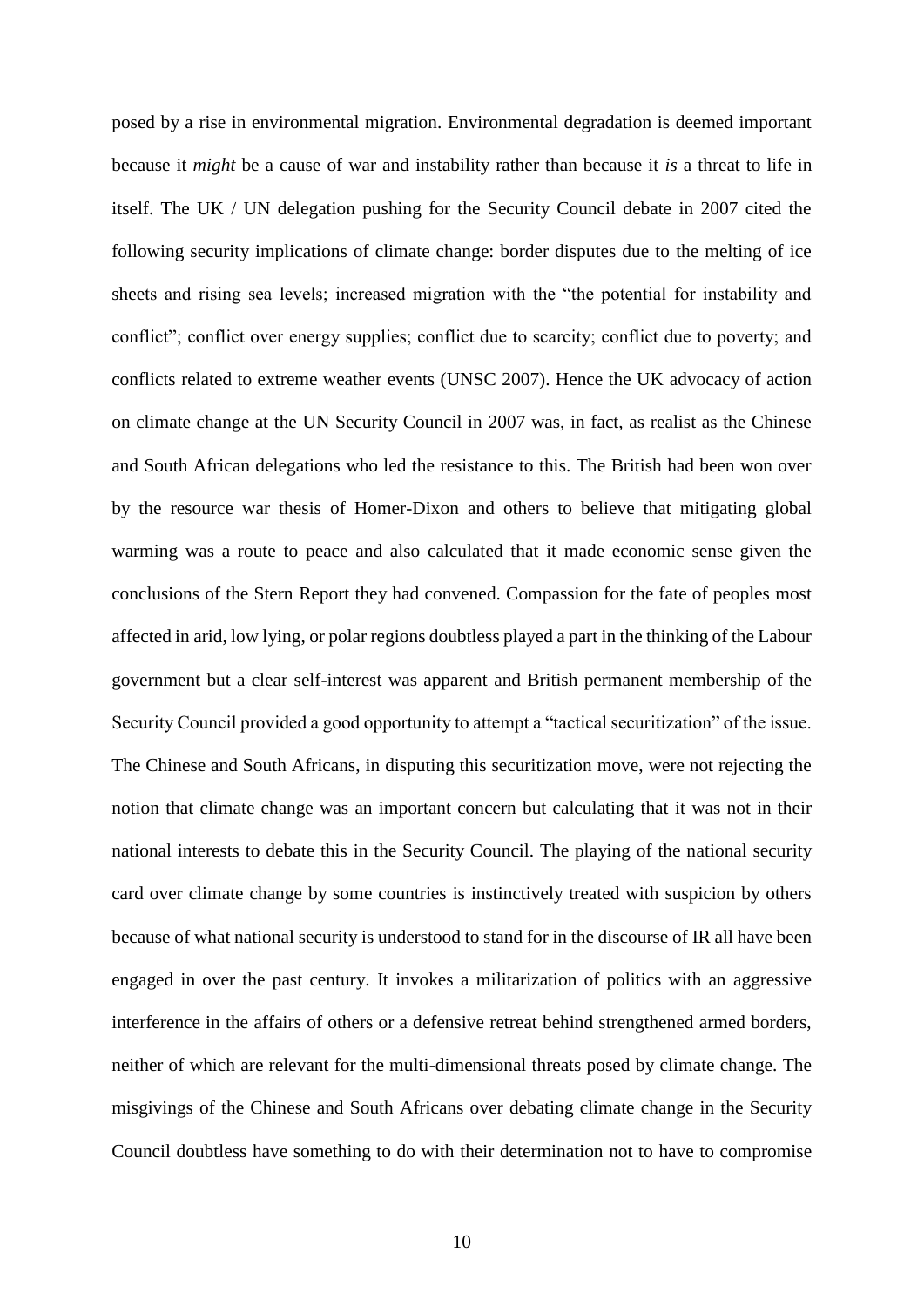their economic development but there is some merit in the argument that it is an issue better tackled elsewhere. In theory, it is appropriate that climate change be debated at the high table of global high politics but the problem with this in practice is that the UN Security Council has always been an arena of great power *realpolitik*. It is the arena where Soviet and US Cold War adventurism was ignored and, in the present age, where violations of international law by countries like Israel and Syria are still ignored because of their continued sponsorship by Washington and Moscow.

#### **Human and Critical Security Ecologists**

Human and critical security advocates share the ecologist's misgivings about widened security but, nevertheless, support ecological securitization because, for them, the concept is for more profound than the resource war thesis. While it has been criticized for its vagueness and has in practice—been endorsed in different strengths (such as the "freedom from fear" interpretation favored by the Canadian government over recent years which tends not to consider non-violent "natural" threats as security matters), human security does have a clear referent object: the human. Given the transboundary and global nature of environmental problems the human is a more clear-cut reference point for security than the state in this issue area. Human security, though, is still somewhat problematic from an ecological perspective since this is, by definition, an anthropocentric rather than eco-centric way of framing problems. However so long as human security is understood in the context of us being part of a global biosphere, the safeguarding of which enhances both human and non-human interests, this need not be a problem. Thinking in such ecological terms means that social and economic transformations are not treated as distinct from atmospheric or biological developments in terms of their consequences. Human security can then be incorporated into the logic of ecological security. Appreciating that human phenomena like urbanization or increasing consumption have effects in the natural world with implications for human security can heighten awareness of them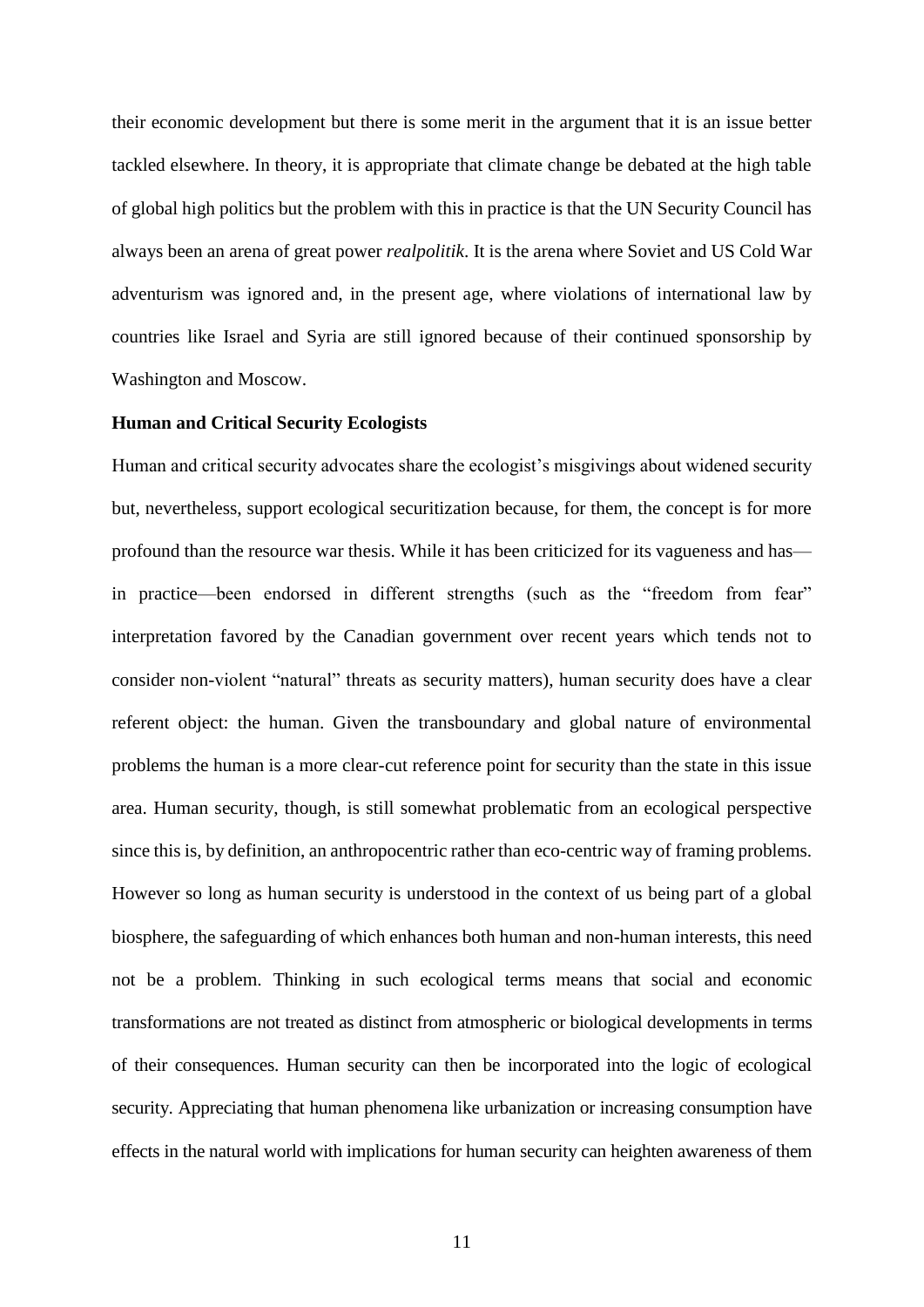and so improve the management of the resultant threats. Security threats can be more subtle than the rapid emergence of a hole in the ozone layer and the solutions more complex than switching from the use of CFC to replacement chemicals (as prompted by the Vienna Convention regime). Security politics can, in fact, be about the pro-active management of potential threats rather than the sudden, dramatic and reactive strategies that most assume of policy labeled in this way. A better appreciation of this complexity could help alleviate these difficulties before they become imminent crises, as the evolution of domestic environmental policy in most developed countries has come to acknowledge. The traditional practices of IR, though, are much better suited to responding to crises rather than tackling long-term, underlying causes of these sources of insecurity. Re-orientating these practices to the "longer game" of addressing vulnerability and insecurity is actually an aim common to both ecologists and human security advocates.

# *Conclusions*

The consideration of environmental issues as matters of security has gathered momentum academically and politically but remains highly contested. This is not only a consequence of environmental issues being given different levels of priority by different ideological perspectives but also a question of appropriateness. Those resisting securitization are not only the environmental skeptics but also ecologists alarmed at the apparent coupling of the issue area with the politics of national interest and militarism.

Where the military assumption can be overcome the national securitization of the environment can still lead to inappropriate solutions. Technological quick fixes, reactive responses after a crisis and headline grabbing stunts are often more politically attractive than the slow, unspectacular politics of tackling underlying causes of vulnerability. Low key, gradual solutions, however, are usually what are needed to address insecurities arising from environmental change. It was the careful, prolonged work of transnational scientists and civil society actors rather than grand government gestures that achieved the international political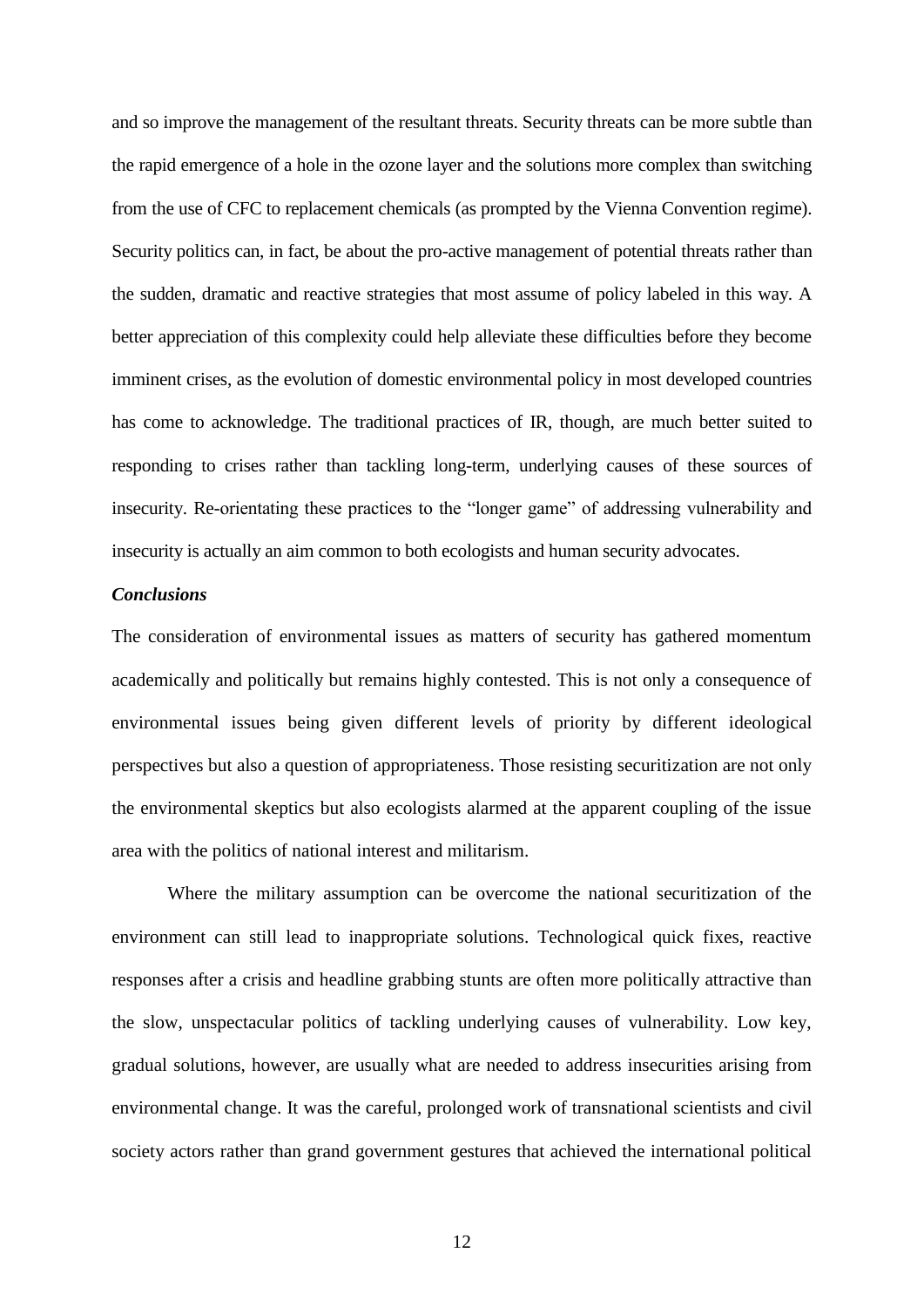successes seen in combating ozone depletion, based on the Montreal Protocol of the 1985 Vienna Convention, which has averted millions of cases of skin cancers and cataracts. Put in these terms, this is environmental policy clearly in the cause of human security but putting limits on industrial emissions is not what most people think of as the politics of security. Enquiry in IR (and particularly security studies) often, rightly, stands accused of being so preoccupied with semantics, ontology, and epistemology that matter of life and death are not addressed as fully as they deserve to be. However, determining how best to address environmental change does necessitate such reflection on what "security" means and how it can be optimized. Leaving aside the ever-dwindling gaggle of (chiefly non-academic) "environmental skeptics," a lack of consensus on the precise meaning of "ecological security" is hampering political efforts to tackle some of the most urgent threats facing the world today.

# **Notes**

1. Richard Falk, *The Endangered Planet* (New York: Random House 1971), 185.

2. Harold Sprout & Margaret Sprout, *Toward a Politics of the Planet Earth,* (New York: Van Nostrand Reinhold 1971).

3. Fairfield Osborn, *Our Plundered Planet*, (New York: Grosset and Dunlap, 1948), 200-201.

4. Jessica Mathews, "Redefining Security," *Foreign Affairs* 68 no. 2 (1989): 162-177.

5. George Kennan, "Morality and Foreign Policy," *Foreign Affairs* 64 (1985): 216.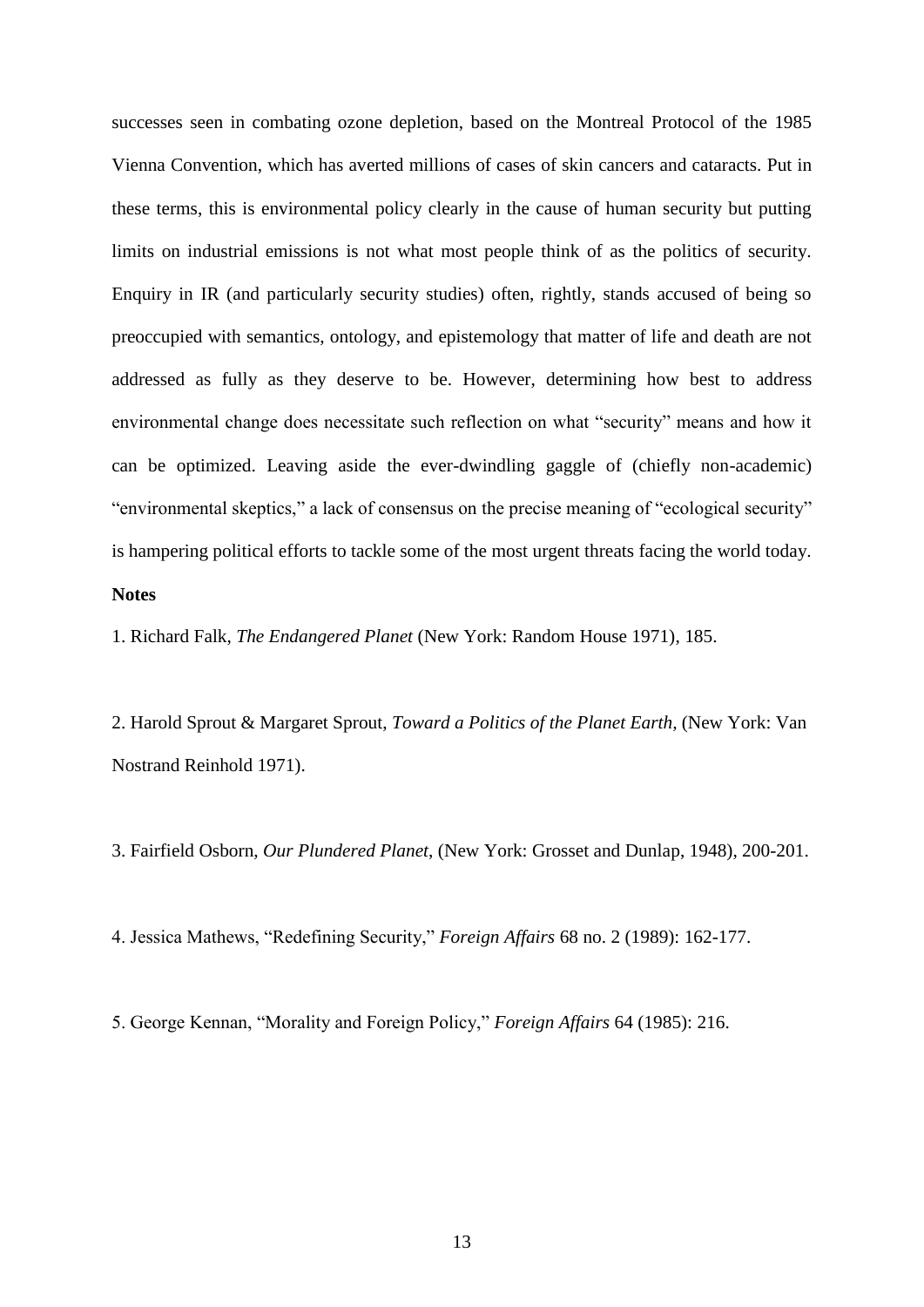6. Thomas Homer-Dixon, "Environmental Scarcities and Violent Conflict: Evidence from Cases', *International Security*, 19 no. 1 (1994) 5-40; Robert Kaplan, "The Coming Anarchy," *The Atlantic Monthly*, 273 (1994): 44-76.

7. Homer-Dixon (1994): 6.

8. John Bullock and Adel Darwish, *Water Wars: Coming Conflicts in the Middle East*, (London: St. Dedmundsbury Press, 1993). Joyce Starr, "Water Wars," *Foreign Policy* 82 (Spring 1991): 17-36.

9. Alan Dupont and Graeme Pearman, *Heating up the Planet: Climate Change and Security*, Lowry Institute Papers 12 (Sydney: Lowry Institute, 2006).

10. Soloman Hsiang, Kyle Meng, and Mark Cane, "Civil Conflicts are Associated with Global Climate," *Nature* 476 (2011): 438-441.

11. Anthony McMichael, Diarmid Campbell-Lendrum, and Sari Kovats, "Global Climate Change," in M.J. Ezzati, A. Lopez, A. Rodgers & C. Murray (ed.'s), *Comparative Quantification of Health Risks: Global and Regional Burden of Disease Due to Selected Major Risk Factors* (Geneva: World Health Organization, 2004).

12. Stephen Lim, et al., "A Comparative Risk Assessment of Burden of Disease and Injury Attributable to 67 Risk Factors and Risk Factor Clusters in 21 Regions, 1990–2010: A Systematic Analysis for the Global Burden of Disease Study 2010," *Lancet* 380 (2012): 2224-2260.